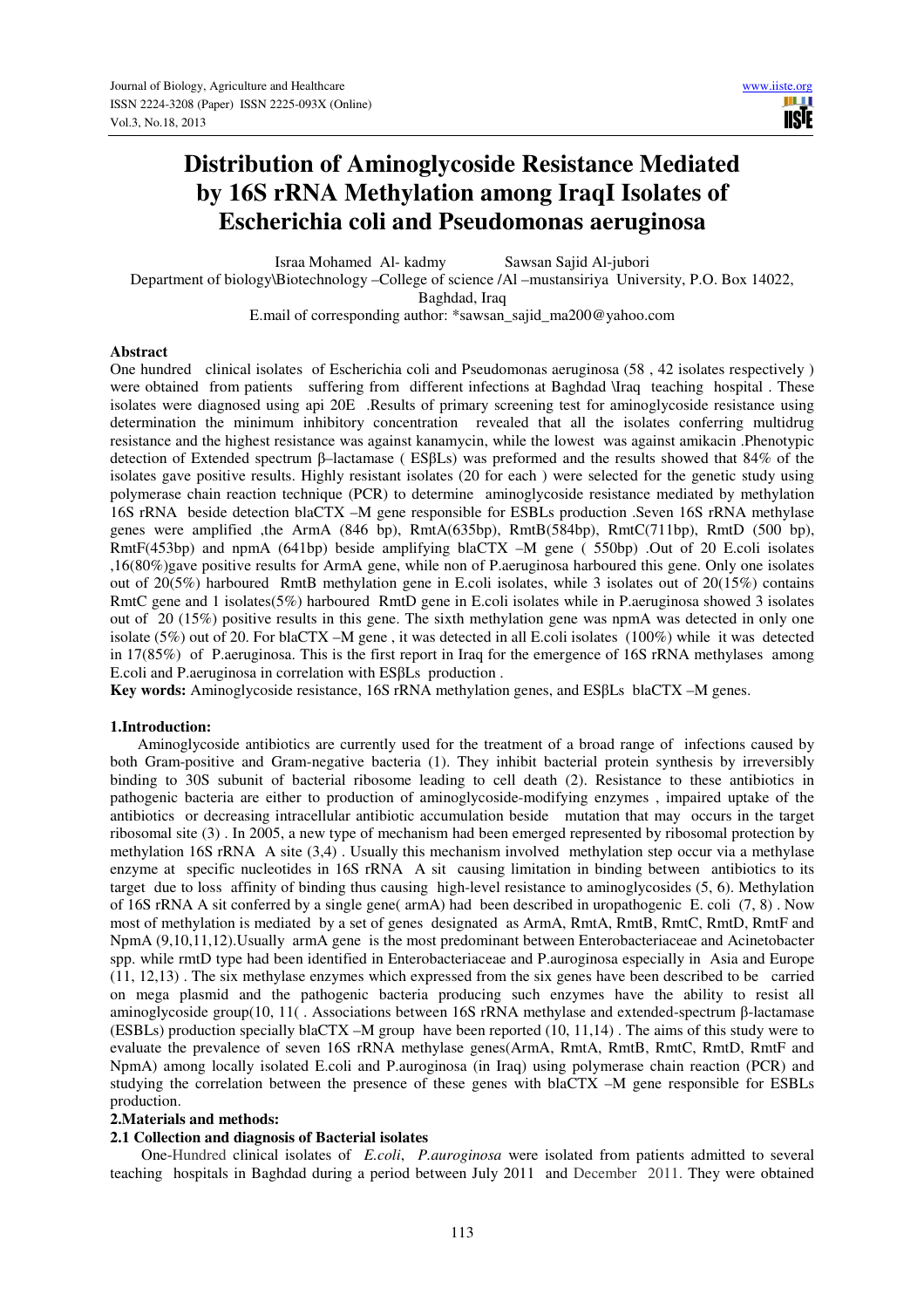from the midstream urine from patients with urinary tract infections (68 isolates), Sputum from patients suffering respiratory tract infection (8 isolates), wounds infections (6 isolates) and from bacteraemia (18) isolates . Bacterial diagnosis including morphological and biochemical tests were done according to Atlas *et al.* (15) followed by the complementary API 20E test.

## **2.3 Antibiotic susceptibility tests:**

 Resistance of the Isolates towards six type of aminoglycoside antibiotics including amikacin, kanamycin, gentamicin, neomycin, Paromomycin, Streptomycin was performed by determination the Minimum Inhibitory Concentrations according to the CLSI (16). *Escherichia coli* ATCC 35218 was used as a negative control .

## **2.4 Detection of β-lactamases production:**

 Primary screening test to detect extended-spectrum β-lactamases production was performed by culturing bacterial isolates on Muller Hinton medium then a cefotaxime 30µg disc was submitted on the surface of the plat . The detection of β-lactamases production was performed using the Rapid ESβL Detection kit (MAST Group, UK). This kit includes four tests: preliminary β-lactamase screening kit, Metallo-β-lactamases, ESβLs confirmation and Amp C detection test .The test was performed according to the procedure suggested by the manufacturing company in which one drop of test substrate (approximately 20µl) was dispensed onto the filter pad of the strip immediately before testing. Using a loop, one colony was picked up and were spread on the filter pad and any change in color observed around the streaked line was considered a positive result. The test strip was observed after 2 to 15 minutes at room temperature, and the result was read after 15 minutes.

#### **2.5 Plasmid DNA extraction :**

 Plasmid DNA was extracted according to alkaline lysis method from overnight bacterial growth following the procedure of Crosa *et al.*(17) . The extract was used as a DNA template for the PCR technique.

## **2.6 Detection of methylase and ESBLs genes using PCR.**

 The *armA* , *rmtA, rmtB, armC, rmtD*, *rmtF, npmA* and *blaCTX –M* genes were detected by PCR using specific primers listed in table(1). The reaction mixture was prepared according to the procedure that suggested by the manufacture company (KAPA, south Afriqa) . PCR products were electrophoresed in 1.% agarose gels and visualized under UV light according to Sambrook and Russell (18).The following primers were used in the current study.

| <b>Primers name</b> | primers sequence            | <b>Product size</b> | <b>Primer</b> | Reference from                |
|---------------------|-----------------------------|---------------------|---------------|-------------------------------|
|                     | $5'$ ----------------3'     | (bp)                | annealing     |                               |
| $rmtA-F$            | CTA GCG TCC ATC CTT TCC TC  |                     |               |                               |
| $rmtA-R$            | TTG CTT CCA TGC CCT TGC C   | 635                 | 58            | Haldorsen(26)                 |
| $rmB-F$             | CCC AAA CAG ACC GTA GAG GC  | 584                 |               | Lee <i>et al.</i> (10)        |
| $rmB-R$             | CTC AAA CTC GGC GGG CAA GC  |                     | 59            |                               |
| $rmtC-F$            | CGA AGA AGT AAC AGC CAA AG  | 711                 |               | Doi et al.<br>(29)            |
| $rmtC-R$            | ATC CCA ACA TCT CTC CCA CT  |                     | 53            |                               |
| $rmtD-F$            | TCAAAAAGGAAAAGGACGTG        |                     |               |                               |
| $rmtD-R$            | <b>CGATGCGACGATCCATTC</b>   | 500                 | 52            | Tijet <i>et al</i> ., $(20)$  |
| $rmtF-F$            | GCGATACAGAAAACCGAAGG        |                     |               |                               |
| $rmtF-R$            | <b>GGCAGGAGCTTCATCAGAA</b>  | 453                 | 51            | According to this study       |
| $armA-F$            | <b>CCGAAATGACAGTTCCTATC</b> |                     |               |                               |
| $armA-R$            | GAAAATGAGTGCCTTGGAGG        | 846                 | 53            | Wassef <i>et al.</i> , $(19)$ |
| $npmA$ - $F$        | <b>CTCAAAGGAACAAAGACGG</b>  |                     |               |                               |
| $npmA-R$            | <b>GAAACATGGCCAGAAACTC</b>  | 641                 | 53            | Tijet <i>et al.</i> , $(20)$  |
| bla $_{CTX-M}$ F    | CGCTTTGCGATGTGCAG           |                     |               | Nasehi et al., (21)           |
| bla $_{CTX-M}R$     | ACCGCGATATCGTTGGT           | 550                 | 55            |                               |

#### **Table 1: Primers used for detection specific genes.**

## **3. Results and discussion :**

 Aminoglycoside antibiotics are widely used in clinical settings, especially for treating life-threatening infections caused by Gram-negative bacteria. They bind to the highly conserved A-site of the 16S rRNA of the prokaryotic 30S ribosomal subunits, interfering with the protein synthesis with subsequent bacterial death (7,20). The most frequently encountered mechanism of resistance to aminoglycosides is their structural modification by specific enzymes produced by resistant organisms. The three classes of such enzymes are aminoglycoside acetyltransferases (AAC), aminoglycoside nucleotidyltransferases (ANT or AAD), and aminoglycoside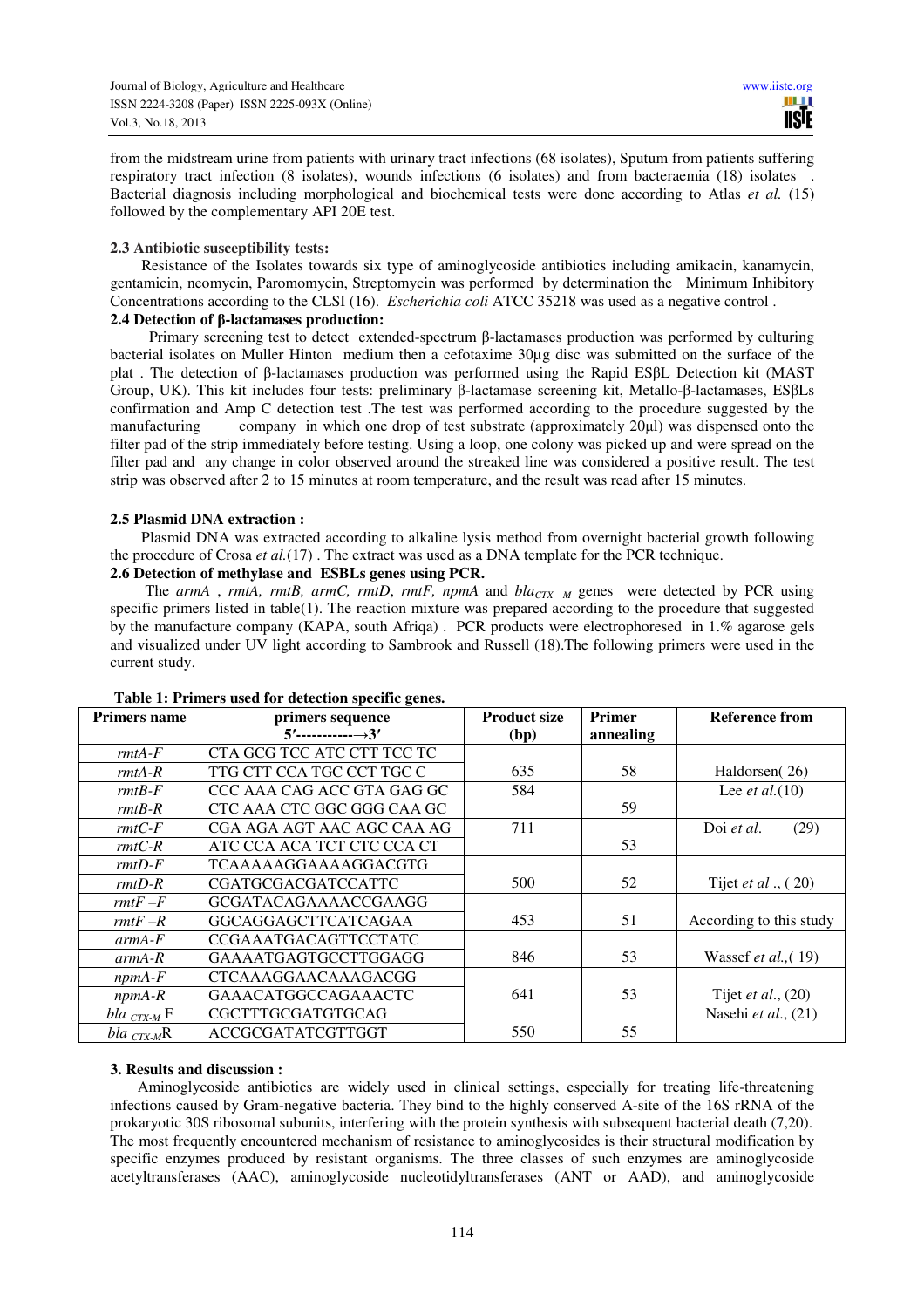phosphotransferases (APH) (20). The ribosomal protection by methylation of 16S rRNA in aminoglycosideproducing actinomycetes gives high level resistance to intrinsic aminoglycosides(7), Since 2003, methylation of 16S rRNA has emerged as a serious threat to the class through the action of plasmid mediated methyltransferase enzymes(5).

 Results of MICs for six aminoglycoside antibiotics (kanamycin, amikacin, gentamicin, neomycin, paromomycin and streptomycin), were determine using the two fold agar dilution method. An isolate was characterized as resistant if the MIC value was greater than the breakpoint as defined by CLSI (16), while it will be susceptible if it is less than the breakpoint. *E.coli* and *P.aeruginosa* showed variable degrees of resistance after comparing the results with that in CLSI (16) .The results are illustrated in figure (1). Out of (58) *E.coli*  isolates, all (100%) showed their resistant to gentamicin , neomycin (MIC ranged between 32–1024 µg /ml), and kanamycin (MIC ranged from128–1024 µg /ml), 57(98.2%) isolates were resistant to streptomycin (MIC ranged from 16–256 ug /ml), 56(96.5%) for the new used antibiotic paromomycin (MIC ranged from 16– 1024µg /ml) and only 20(34.4%) isolates were resistant to amikacin when (MIC ranged from 64–128 µg /ml), thus amikacin had the highest activity as disc diffusion test followed by the activity paromomycin.

 For the (42) isolates of *P.aeruginosa*, all (100%) showed their resistant to gentamicin , neomycin (MIC ranged from 16–1024 µg /ml), and paromomycin (MIC ranged from 32–1024µg /ml), while 39(92.8%) isolates shown their resistance to kanamycin (MIC ranged from 64–1024 µg /ml) and streptomycin (MIC ranged from16–1024 µg /ml), and only 20(47.6%) isolates were resistant to amikacin (MIC ranged from 64–128 µg /ml)*.* From noticing the results of *E.coli* isolates ,it's clear that the high-level of resistance was toward neomycin, gentamicin and kanamycin (100%), streptomycin (98.2%) and Paromomycin **(**86.2%) when the MIC of some isolates reached 1024 µg /ml (neomycin, gentamicin, kanamycin and paromomycin) while the break point for these antibiotic was only 16 µg /ml except for kanamycin which is 64 µg /ml. It could be said that the best in it activity was to amikacin when the highest titer of MIC was 128 µg /ml as a maximum rate for some isolates while the break point for this antibiotic is  $(64 \mu g/ml)$ .

 Risberg (22) illustrated that the values of MIC values for gentamicin against *E.coli* isolates (0.5-256) µg/ml. These values are much lower than the result of this study, while Yamane *et al*. (4) reported that the MIC values reached to 1024 µg/ml, thus it agreed with this study. For paromomycin MIC was between (32-1024) µg/ml, Al-Agamy (23) reported that the rang of MIC for streptomycin reached (16-1024) µg/ml which is a full agreement with the current study. The result of this studycoincide with the results of Fritsche *et al*. (24) in Brazil who reported that MIC(16-128) µg/ml for amikacin, while Gonza′les**-**Zorn *et al.* (25) reported higher values of MIC towards this antibiotic when the average was  $(32-256)$  ug/ml.

In respect to the results of *P.aeruginosa*, Gad *et al*.(26) found that the rang of MIC values for kanamycin and gentamicin were between (32-1024) µg/ml and (16-1024) µg/ml respectively which is coincide with the current study. Yamane *et al*. (4) reported that the rang of MIC for neomycin was between(16-1024) µg/ml which convenient with this study, while Sekiguchi *et al.*(27) found that the rang of MIC for streptomycin was more than 64µg/ml, and in the study of Gad *et al*.(26) and Lim *et al*. (28) they reported that the rang of MIC to amikacin was between  $(64-128) \mu g/ml$  which is convenient with the current study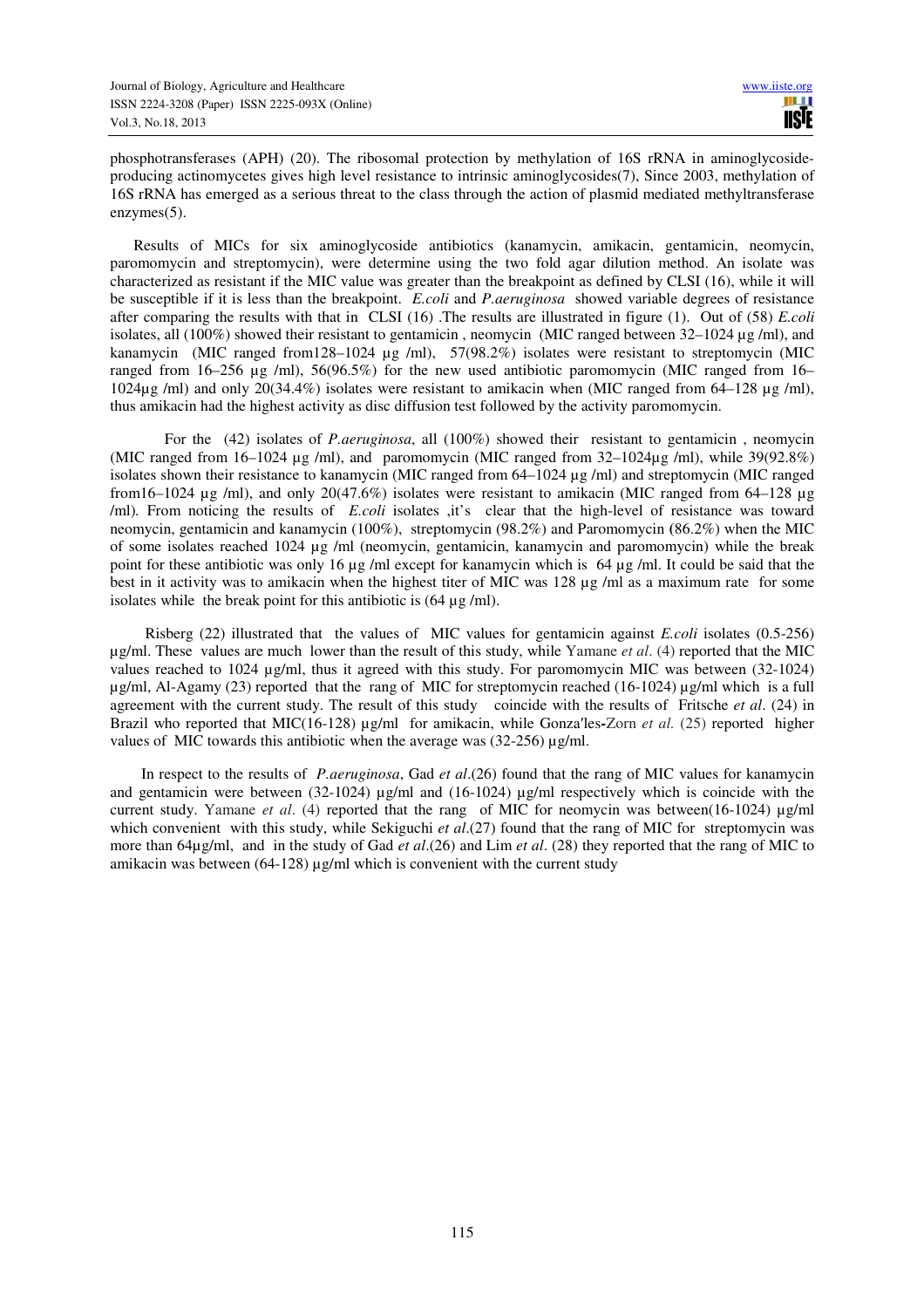

## **Figure (1) : The percentage and MIC values of some aminoglycoside against** *E.coli* **and**  *P.aeruginosa* **isolates. AK:**amikacin**, GN:**gentamicin**, N:**neomycin**, K:**kanamycin**, P:** paromomycin**, ST:**streptomycin

 . The high resistance of our clinical isolates may contributed to plasmid- or chromosome encoded modifying enzymes or due to defects in uptake of antibiotic which result from impermeability resistance beside changing in the target side for the antibiotic action or the newly discovered methylation mechanism Giedraitienė *et al*.,(30).

 Table (2) shows the results of β-Lactemase screening test in which , 84(84%) isolates gave positive results in the preliminary screening of β-lactamases distributed as 50 out of 58(86.2%) for *E.coli* and 34 out of 42(80.9%) for *P.aeruginosa*, 83% were ESβLs producers distributed as 48/58(82.7% ) of *E.coli* and 35/42(83.3%) isolates for *P.aeruginosa* . In MβL, the rate was reduced to 75/100(75%) and it was distributed as 45/58(77.5%) for *E.coli* and 30/42(71.4% ) for *P.aeruginosa*, finally 70% of the isolates were AmpC producer and they distributed as 33/58(56.8%) and 37/42(88.09%) for *E.coli* and *P.aeruginosa* respectively.. According to Alvarez-Ortega *et al.*,(31) they reported that the β-lactamase enzymes are mostly encoded by transferable plasmids, and these enzymes had been found predominately in *P.aeruginosa* and Enterobacteriaceae especially in *E.coli*. ESβL-producing isolates sometimes demonstrated resistance to an even broader range of βlactams . However, co-resistance with non-β-lactams are also frequently seen in ESβL-producing gram negative bacteria particularly to aminoglycosides, beside that genes encoding ESβLs are typically carried on the same self-transferable plasmids that often carry other determinants of antibiotic resistance Kaleem *et al*. ,(32). Acquired MβL genes are located on integron that reside on mobile genetic elements such as plasmids or transposons, thus, enabling widespread dissemination Enwuru *et al*.,( 33). Carattoli (34) found AmpC βlactamases family includes most chromosomal enzymes in both of *E. coli* and *P. aeruginosa*.

|                                |                    | THERE IS THE PERCHANGE OF $\beta$ increminate $\epsilon$ , per producted by |              | <b>Encon una I</b> , we us noon would |
|--------------------------------|--------------------|-----------------------------------------------------------------------------|--------------|---------------------------------------|
| Test                           | <b>Preliminary</b> | ESBLs                                                                       | MβL          | AmpC                                  |
| <b>Bacteria</b>                | screening test     |                                                                             |              |                                       |
| <i>E.coli</i> out of 58        | $50(86.2\%)$       | 48(82.7%)                                                                   | 45(77.5%)    | 33(56.8%)                             |
| <i>P. aeruginosa</i> out of 42 | $34(80.9\%)$       | $35(83.3\%)$                                                                | $30(71.4\%)$ | 37(88.09%)                            |
| Total (100)                    | 84(84%)            | 83(83%)                                                                     | 75(75%)      | 70(70%)                               |

|  |  | Table $(2)$ : The percentage of $\beta$ -lactamase types produced by <i>E.coli</i> and <i>P. aeruginosa</i> isolates. |
|--|--|-----------------------------------------------------------------------------------------------------------------------|
|  |  |                                                                                                                       |

## **3.1 Detection of 16S rRNA methylase, ESβLs genes**

 The presence of *ArmA, RmtA, RmtB, RmtC, RmtD, RmtF* and *NpmA* and *blaCTX –M* were investigated by PCR amplification technique using primer sets as described previously. Twenty isolates from each species were selected depending on their ability to resist amikacin and gentamicin beside their ability to produce ESBLs. Among these 40 isolates, *armA* gene was detected in 16 *E.coli* isolates (Figure 3) which shows agarose gel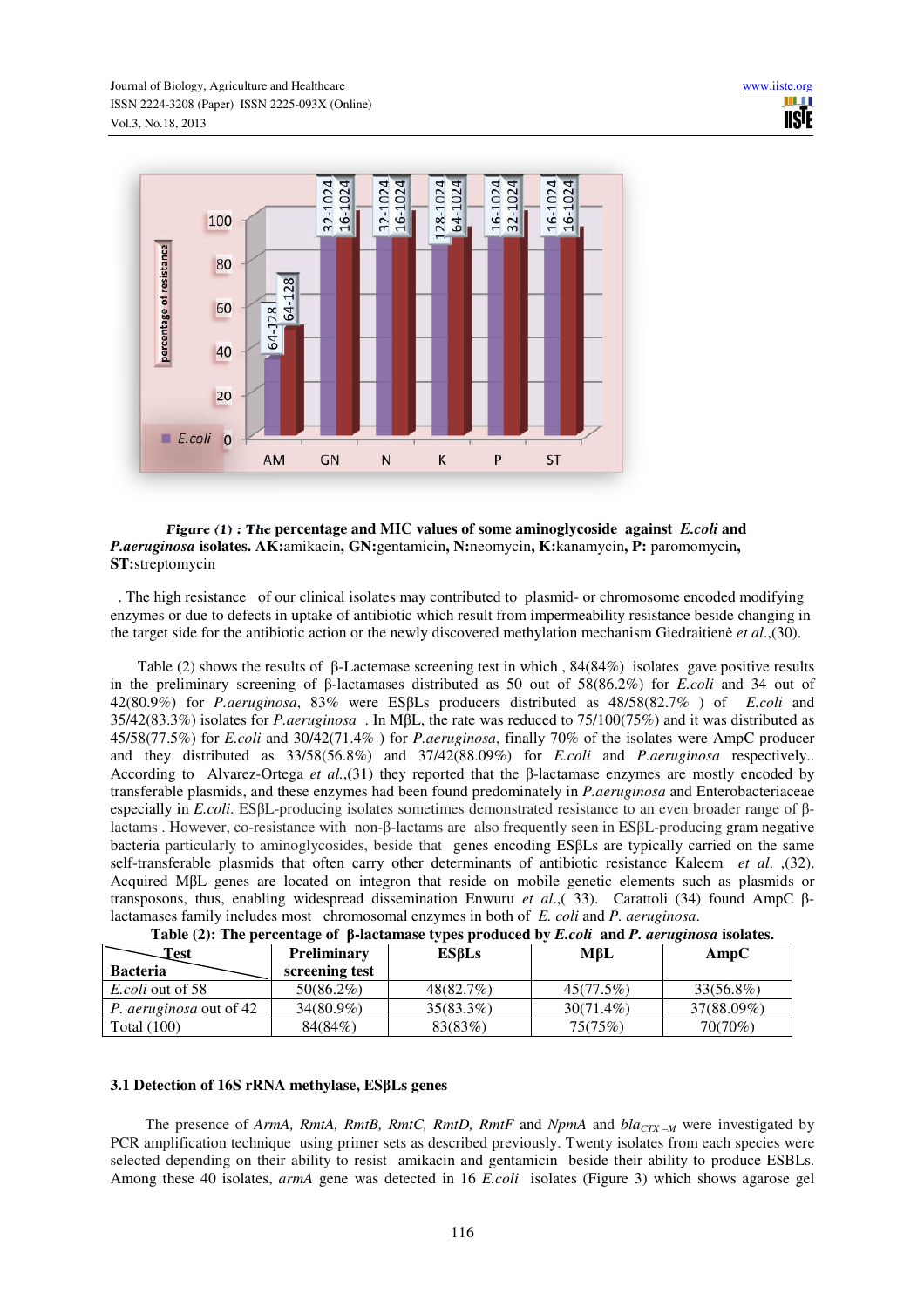electrophoresis of *armA* PCR products for *E.coli* isolates. As it clear the positive results in lanes 1,2,3,4,6,7 and the amplified segment was 846bp while lane 5 shows negative result. In contrast to *E.coli* none of *P. aeruginosa* isolates gave positive result f this gor ene. This result is in line with the results of Zhou *et al.*(35) who showed the prevalence rate of *ArmA* in *E.coli* was 67.2% and this result is relatively closed with the current result.



**Figure (2):Detection of β-lactemase types using easy strips test A-1:positive result for primary screening test of** *E.coli* **no.37. A-2: positive result for ESβLs of** *E.coli* **no.37. A-3: positive result for MβL of** *E.coli* **no.37. A-4: positive result for AmpC of** *E.coli* **no.37. B 1-4: negative result for all above tests of the standard strain (***E.coli* **ATCC 35218).**



**Figur (3): garose gel electrophoresis (1% agarose, 7 V/cm for 90min) for** *armA* **gene of** *E.coli* **isolates using plasmid DNA as a template, lane M : 100bp DNA ladder,lanes (1,2,3,4,6,7) are positive results with 846bp amplicon, lane 5 shows a negative result.**

For detection the second methylation gene *RmtA*, the results showed that it was not found in any of locally isolated bacteria in spite of trying a different optimizing conditions for PCR experiments and Doi and Arakawa (36) in Japan found 0.9% (1 out of 111) of *E*.*coli* harbored this gene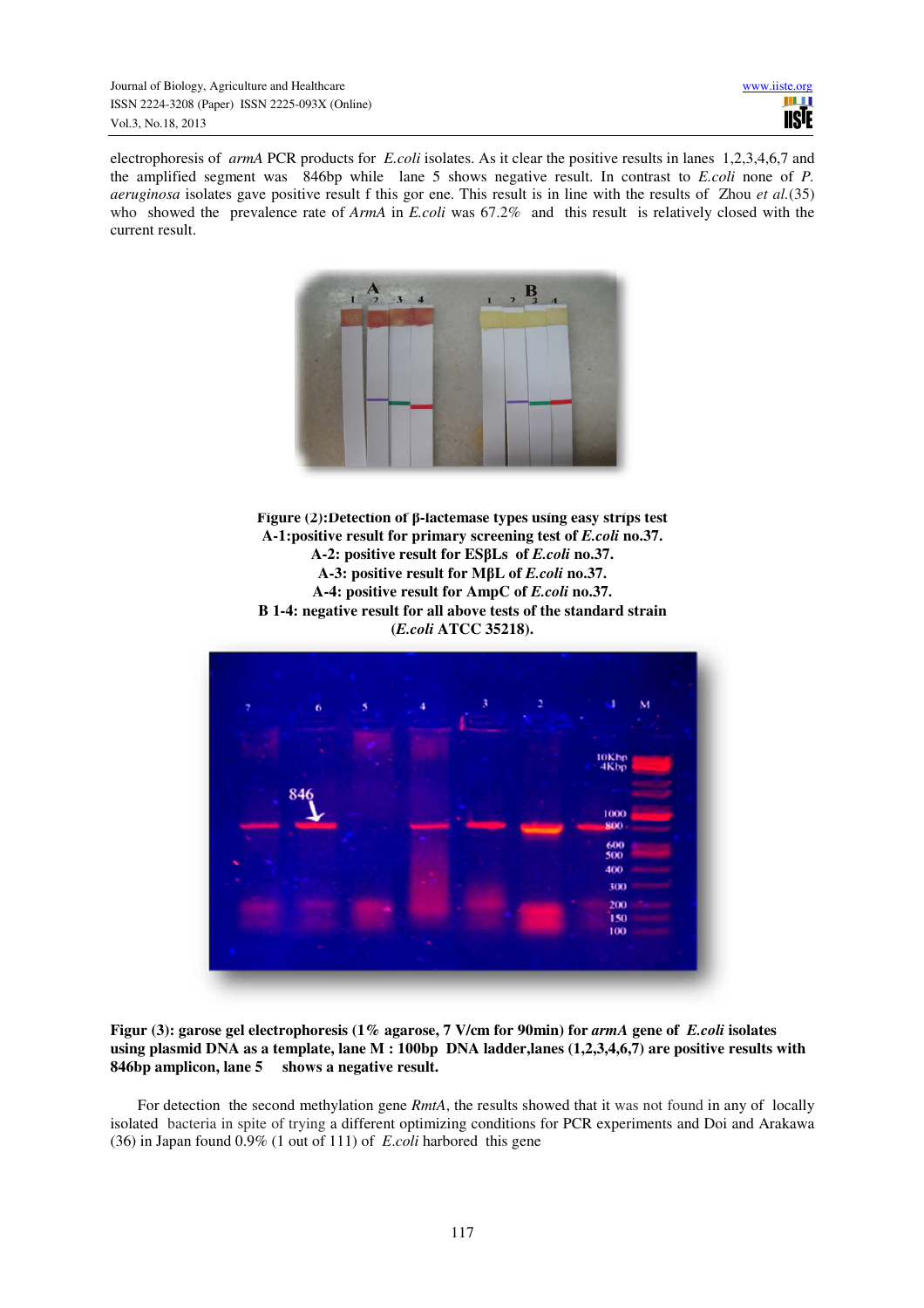For the detection of third methylation gene with amplified size (584bp), the screening test for *RmtB* gene showed that only one *E.coli* isolate (no.37) out of 20 ( 5%) harbored this gene, and such data is similar with Wassef *et al.*(19) and Haldorsen (26) who reported that 6.1% and 4% respectively of the *E.coli* gave a positive results for this gene .Figure (4) shows the results for amplification *RmtB* gene in which only one *E.coli* isolate gave positive shine band of 584bp as compared with 100bp DNA ladder. As with *RmtA* gene, non of *P.aeruginosa* isolates gave a positive PCR product for this gene, which is so far so good as it not being detected either in the world Haldorsen, (26).



#### **Figure 4 :Agarose gel electrophoresis (1% agarose, 7 V/cm in 90min) for** *RmtB* **gene in** *E.coli* **isolates using template prepared by boiling method, lane M: 100bp DNA ladder, lanes 4:** *RmtB* **PCR products with 584bp amplified size : lanes (1,2,3,5,6,7 ) are negative result, lane N shows negative control without template .**

 For the detection of fourth methylation gene which was *RmtC*, the results showed that 3 *E.coli*  isolates(no.37,52,56) out of 20(15%) gave positive results, and this result agreed with Castanheira *et al*.(37) who found that only 1 isolate out of 6 (16.6%) harbored this gene, while Fritsche *et al*.(24), Bercot *et al*.(2010), and Haldorsen ( 26 ) failed to detect a positive result for this gene. Figure (5) shows the results of the amplified *RmtC*  gene in *E.coli* isolates with amplified bands (711bp) as compared with 100bp DNA ladder. Also this gene was not detected in the *P.aeruginosa* isolates of this study .



**Figure 5 :Agarose gel electrophoresis (1% agarose, 7 V/cm in 90min) for** *RmtC* **gene in** *E.coli* **isolates, lane M : 100bp DNA ladder, lanes (2,6,7) PCR products for** *RmtC* **gene (711bp), lane (1,3,4,5) the negative results.**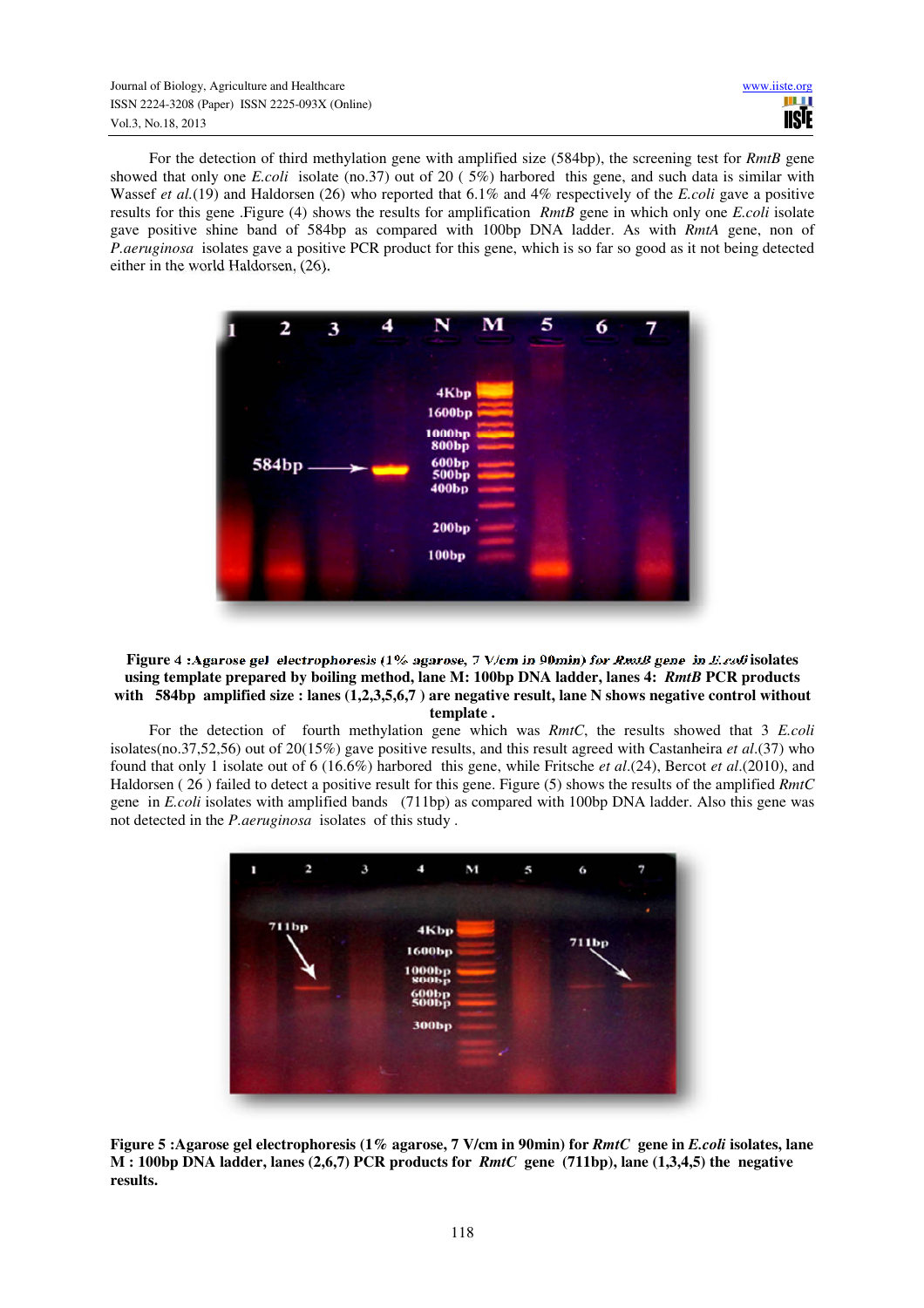The results of detection the fifth gene which was *RmtD* revealed that only one isolates (5% ) of *E.coli* (no.37) harboured this gene, and this result relatively agreed with the result of Tijet *et al.*(20) who found that the ratio of prevalence of *RmtD* reached in *E.coli* 0.7% (7 out of 1064) in a study carried in Argentina. From the other hand the prevalence of *RmtD* gene in locally isolated *P.aeruginosa* reached 3 isolates (no.14,28,37) out of 20 (15% ) , and this result similar with the results of Castanheira *et al.*(37) in Brazil who found that 4(15.4%) isolates of *P.aeruginosa* out of 26 gave positive results, while the rate reached 6.2% (1 out of 16) for *P.aeruginosa* isolates in Haldorsen (26) study*.* Figure (6) shows the results of amplifying *RmtD* gene from two isolates of *E.coli* and *P.aeruginosa* which gave bands of (500bp) as compared with 100bp DNA ladder.



**Figure 6: Agarose gel electrophoresis (1% agarose, 7 V/cm and 90min) for** *rmtD* **gene in** *E.coli* **and**  *P.aeruginosa* **isolates using plasmid DNA as a template, (amplified size 500bp) : lane 1 negative control without template, lanes 2,5 clear positive results in** *E.coli* **and** *P.aeruginosa* **respectively, while lanes 3,4,6,7 show negative results.**

 The sixth amplified gene for a new 16S rRNA methylation named *rmtF* revealed that only one isolates (5% ) of *E.coli* (no.37) harbored this gene, this result didn't agree with Hidalgo,(38) in India who found that 11 isolates of *E.coli* out of 11 carry a new 16S methylase gene, Figure (7) shows the result of the *rmtF* for *E.coli* which gave clear sharp band of 453bp size as compared with 100bp DNA ladder.



**Figure 7 :Agarose gel electrophoresis (1% agarose, 7 V/cm for 90min) for** *rmtF* **gene in** *E.coli* **isolates using Boiling method, line M (DNA ladder) 100bp molecular marker, line 2 positive result with product size 453bp amplicon, line (1, 3,4) illustrate negative result.**

 The last amplified gene for 16S rRNA methylation was *npmA* and also only *E.coli* isolate ( no.37) out of 20 (5%) gave a positive result thus our result didn't agree with Wachino *et al*. (39) who found that 34% of *E.coli* isolates verified a positive results, but Fritsche *et al*.(24) and Haldorsen (26) didn't find such positive PCR products neither in *E.coli* nor in *P.aeruginosa* and this result agreed with the current study since none of the locally isolated *P.aeruginosa* gave a positive results. Figure (8) shows the result of the *npmA* for *E.coli* which gave clear sharp band (641bp )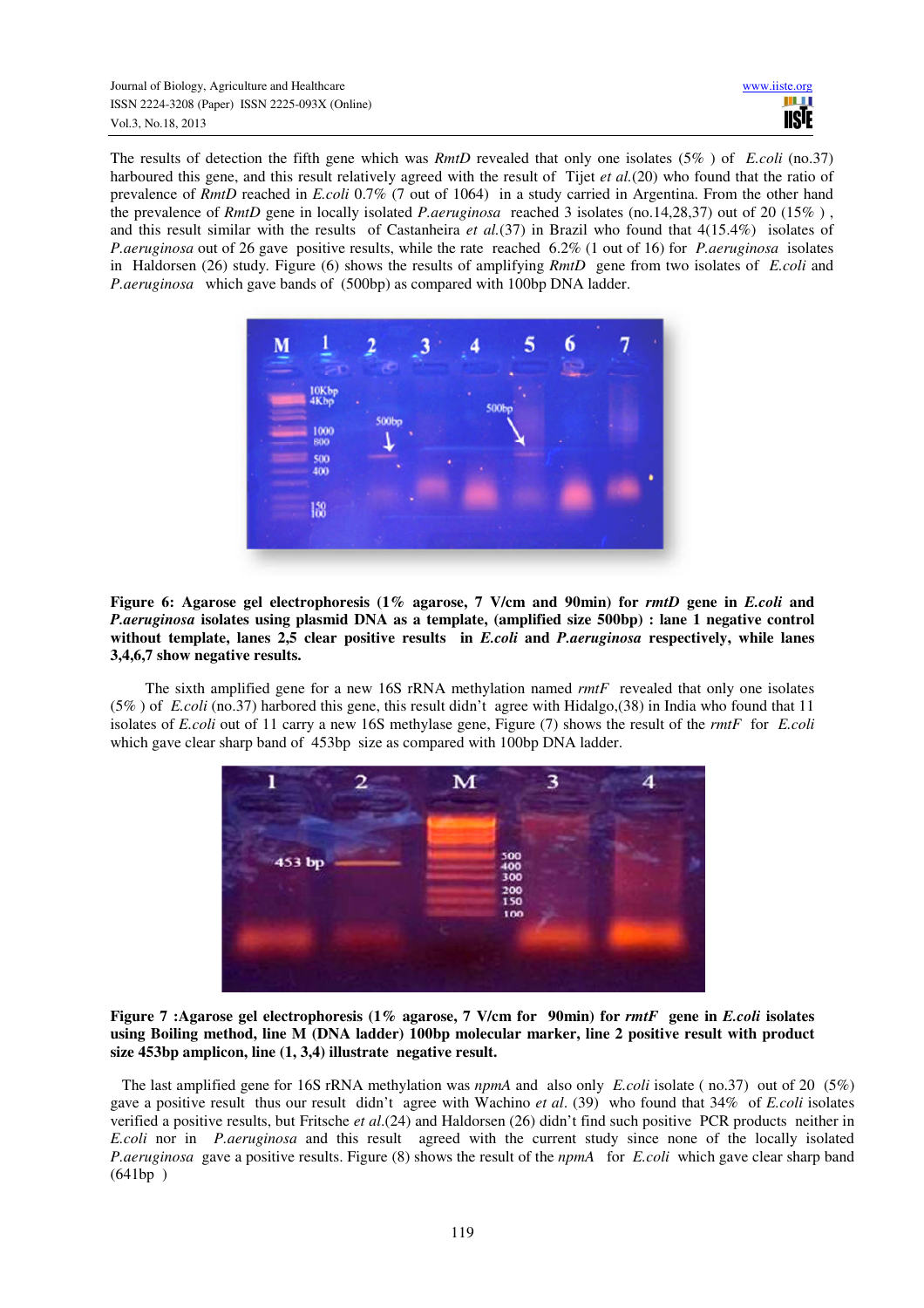

**Figure8:Agarose gel electrophoresis (1% agarose, 7 V/cm for 90min) for** *npmA* **gene in** *E.coli* **isolates using plasmid DNA as a template , lane M (DNA ladder) 100bp molecular marker, lines N negative control without template, lane 4 positive result with product size 641bp amplicon, lanes (1,2,3,5,6) illustrate negative result.** 

 In *E.coli*, the current results showed that the prevalence of *blaCTX-M* gene (amplified size 550bp) which was present in all the twenty isolates 100% and this result very close to Bell *et al*. (40) in Australia when they found that the percentage of this gene in *E.coli* reached 95%. Figure (9) shows the amplified *blaCTX-M* segments in *E.coli* isolates which gave bands of (550bp) as compared with 100 bp DNA ladder. Here, the used template was plasmid DNA since most of *blaCTX-M* gene responsible for ESβLs is under plasmid control. From the other hand, the results showed that the prevalence of *blaCTX-M* gene in *P.aeruginosa* reached (17/20)85%, and this result goes in line with Al-Grawi (41) in Baghdad who found that 80% of *P.aeruginosa* isolates harbor *blaCTX-M* gene. Figure (10) shows the result of the amplified *blaCTX-M* gene in *P.aeruginosa* isolates which also gave amplified bands with (550bp)



**Figure 9: Gel electrophoresis (1% agarose, 7 V/cm for 90 min)for** *blaCTX-M* **gene for some** *E.coli* **isolates using plasmid DNA as a template. lane M 100bp DNA ladder, lanes (1,2,3,4,5,6,7,8,9,10,11) positive results with 550bp amplicon.**



**Figure 10: Gel electrophoresis (1% agarose, 7 V/cm for 90min ) of** *blaCTX-M* **gene in** *P.aeruginosa* **isolates**  using plasmid DNA as a template. lane M :100bp DNA ladder, lanes  $(1,3,4,5,6,7,9,10,11,12)$  positive **results for** *blaCTX-M* **gene with 550bp amplicon, while lanes 2 and 8 show negative results**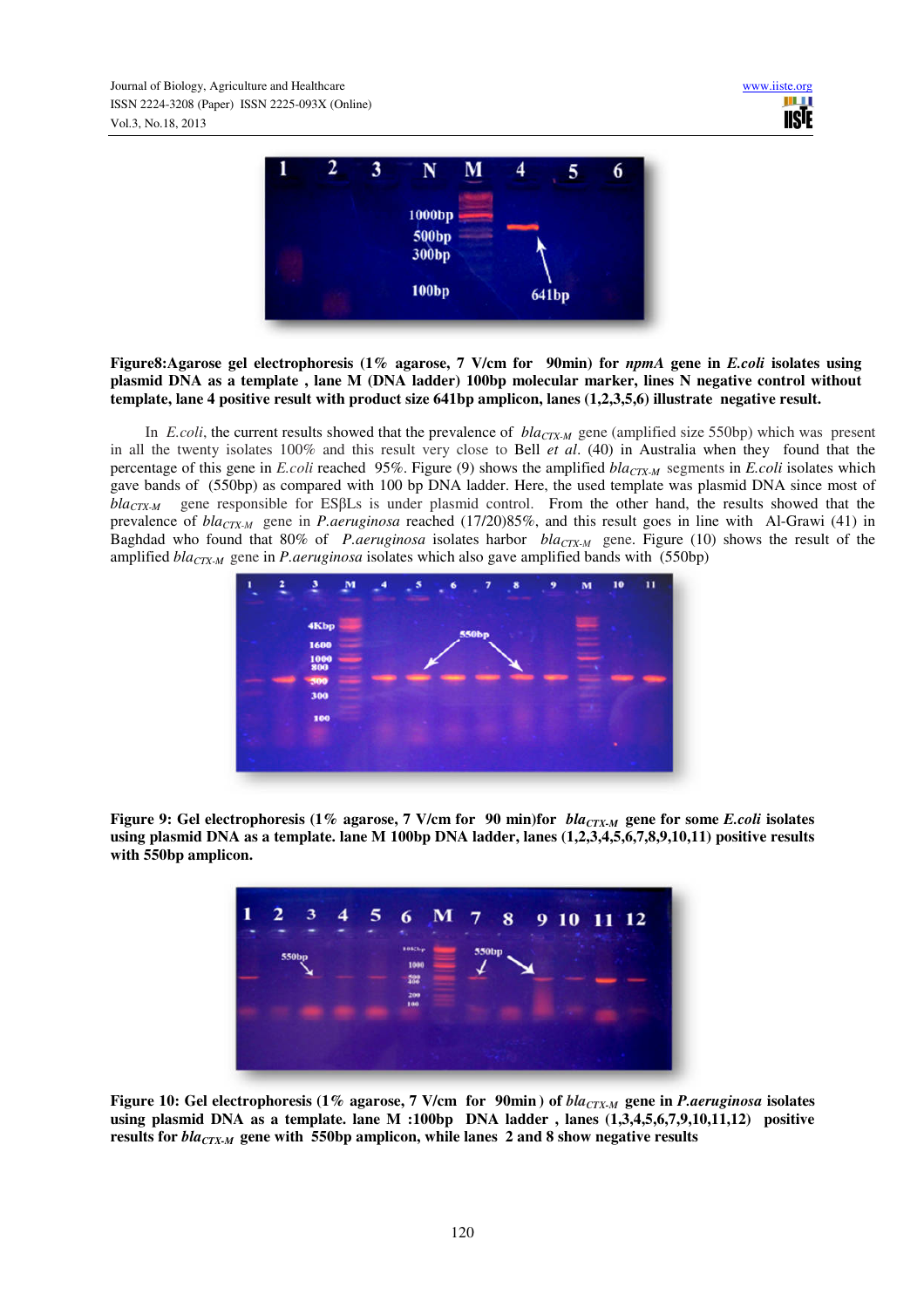In conclusion, *ArmA* gene was the most prevalent among the other genes of methylation, and all kind of methylation genes were detected in the locally isolates *E.coli* except *RmtA*. One of the interesting results in the current study is that one isolates of *E.coli* (no. 37) table (3) harbored the six methylation genes beside *blaCTX-M*  gene. In *P.aeruginosa* only one methylase gene (*RmtD)* gene was reported in three isolates(no.14, 28,37) in addition to *bla<sub>CTX-M</sub>* gene, according to this result, there evidence to the emergence of methylation genes in locally isolates *E.coli* more than *P.aeruginosa* despite of the high rate of resistance toward aminoglycoside antibiotic .In addition to resistance by methylation 16S rRNA mechanisms , mutation in 23S rRNA, efflux mechanisms, aminoglycoside modifying enzymes (AMEs) and impermeability of the cell wall may cause reduced susceptibility to aminoglycosides and the most prevalent was efflux mechanisms according to Al-Grawi (41). In this study it seem to be an association between 16S rRNA methylases and ESβL-coding genes is taken a place as clear in table (3) which shows the correlation between  $bla_{CTX-M}$  gene and 16S rRNA methylase genes, since these genes are sometimes located on the same conjugative plasmid Haldorsen, (26). Other finding which was noticed in the current study, that two or more 16S rRNA methylase genes were presented in the same isolates beside *blaCTX-M* gene (*E.coli* no.37,52 and 56), especially *E.coli* (no.37) that contained six types 16S rRNA methylase genes and *blaCTX-M* gene. For *P.aeruginosa,* the three isolates which harboured methylase gene *RmtD* (no. 14, 28 and 37) were also harboured *bla<sub>CTX-M</sub>* gene. The responsible genes are mostly located on transposons Tn*1548* within transferable plasmids, which provides them with the potential to spread horizontally and may in part explain the already worldwide distribution of this novel resistance mechanism . Some of these isolates have been found to co-produce ESβL or MβL, contributing to their multidrug-resistant phenotypes Doi and Arakawa, (29). This study underlines the co-association of 16S rRNA methylase and ESβL-encoding genes linked together resulting in the multidrug-resistant for both of *E.coli* and *P.aeruginosa,* which considered the first report in Iraq and may become a clinical problem. Worryingly, an increase in the prevalence of ESβL, led to the prevalence of aminoglycoside resistance is likely to increase in the coming years.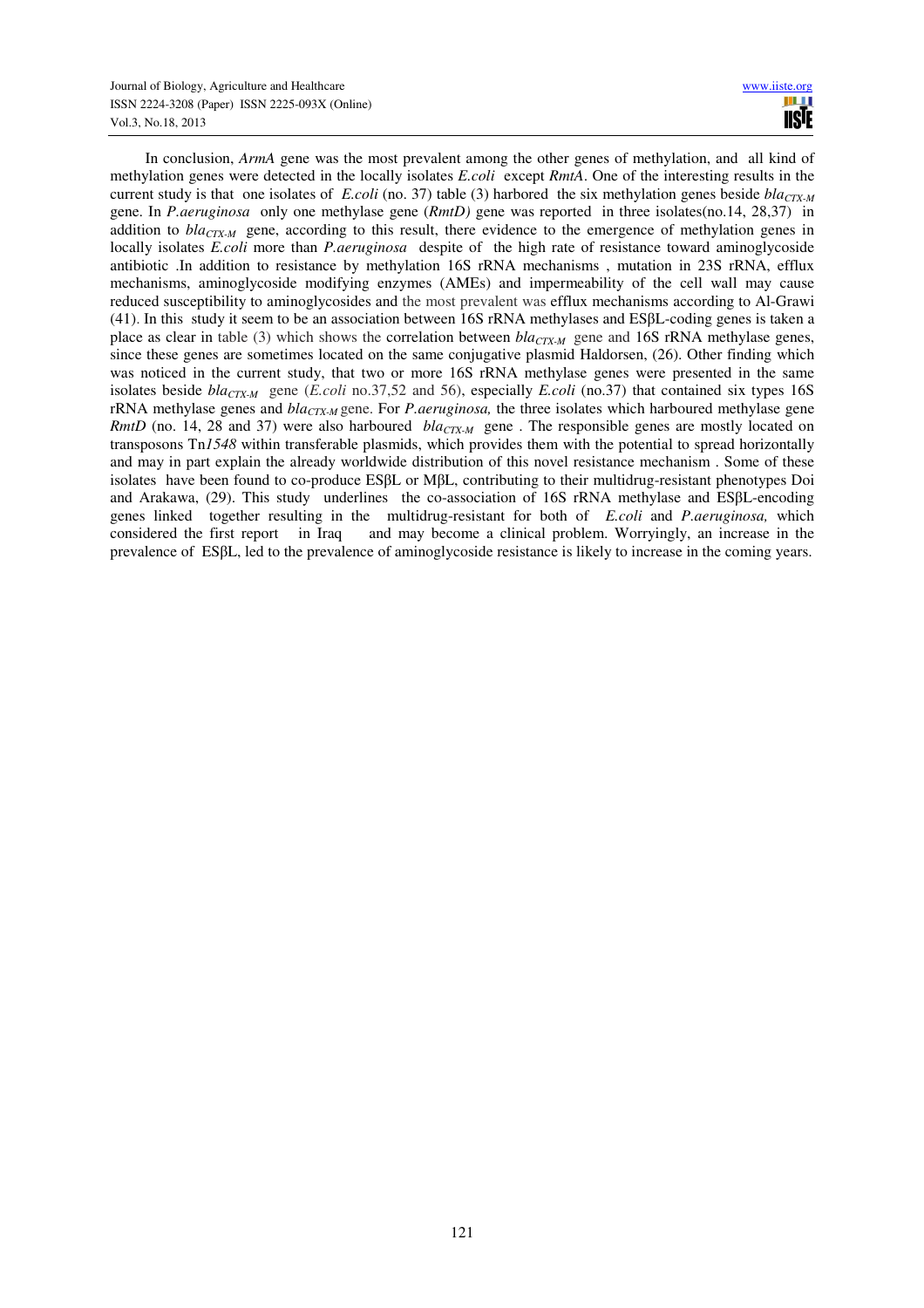| No.of      |     | Pheno typic resistance (values of MIC) |      |      |      |      | Genotypic detection      |                          |                          |                              |                              |                              |                              |                         |
|------------|-----|----------------------------------------|------|------|------|------|--------------------------|--------------------------|--------------------------|------------------------------|------------------------------|------------------------------|------------------------------|-------------------------|
| iso la tes | AK  | ${\bf G}{\bf N}$                       | N    | к    | P    | S    | $A$ rm $A$               | RmtA                     | RmtB                     | RmtC                         | RmtD                         | $R$ mt $F$                   | Npm<br>$\boldsymbol{A}$      | blaCTX<br>$\mathcal{M}$ |
| E 38       | 64  | 512                                    | 128  | 256  | 256  | 128  | $\ddot{}$                | $\overline{\phantom{a}}$ | $\overline{\phantom{a}}$ | $\overline{\phantom{a}}$     | $\,$                         | $\overline{\phantom{a}}$     | $\blacksquare$               | $\ddot{}$               |
| E 39       | 64  | 1024                                   | 1024 | 256  | 128  | 128  | $\ddot{}$                | $\overline{\phantom{0}}$ | $\overline{\phantom{0}}$ | $\overline{\phantom{a}}$     | $\qquad \qquad \blacksquare$ | $\overline{\phantom{a}}$     | $\overline{\phantom{a}}$     | $\ddot{}$               |
| E 40       | 32  | 1024                                   | 512  | 256  | 128  | 128  | $\overline{\phantom{a}}$ | $\overline{\phantom{a}}$ | $\overline{\phantom{a}}$ | $\overline{\phantom{a}}$     | $\qquad \qquad \blacksquare$ | $\overline{\phantom{a}}$     | $\overline{a}$               | ÷                       |
| E 44       | 32  | 256                                    | 128  | 256  | 128  | 64   | $\overline{\phantom{a}}$ | $\overline{\phantom{a}}$ | $\overline{\phantom{a}}$ | $\overline{\phantom{a}}$     | $\qquad \qquad \blacksquare$ | $\overline{\phantom{a}}$     | $\overline{\phantom{0}}$     | $\ddot{}$               |
| E 50       | 128 | 1024                                   | 512  | 512  | 512  | 64   | $\ddot{}$                | $\overline{\phantom{0}}$ | $\overline{\phantom{0}}$ | $\overline{\phantom{0}}$     | $\qquad \qquad \blacksquare$ | $\overline{\phantom{0}}$     | $\overline{\phantom{0}}$     | $\ddot{}$               |
| E 52       | 128 | 1024                                   | 512  | 512  | 256  | 128  | $\ddot{}$                | $\overline{\phantom{a}}$ | $\overline{a}$           | $\ddot{}$                    | $\overline{\phantom{a}}$     | $\overline{\phantom{a}}$     | $\overline{\phantom{a}}$     | $\ddot{}$               |
| E 56       | 128 | 1024                                   | 1024 | 1024 | 1024 | 128  | $\ddot{}$                | -                        | $\overline{\phantom{a}}$ | $\ddot{}$                    | $\overline{\phantom{a}}$     | $\overline{\phantom{a}}$     | -                            | $\ddot{}$               |
| E 57       | 128 | 1024                                   | 1024 | 1024 | 1024 | 128  | $\ddot{}$                | $\overline{\phantom{a}}$ | $\overline{\phantom{a}}$ | $\overline{\phantom{a}}$     | $\qquad \qquad \blacksquare$ | $\overline{\phantom{a}}$     | $\overline{\phantom{0}}$     | $\ddot{}$               |
| E 58       | 128 | 1024                                   | 1024 | 1024 | 1024 | 128  | $\ddot{}$                | $\overline{\phantom{0}}$ | $\overline{\phantom{0}}$ | $\qquad \qquad \blacksquare$ | $\qquad \qquad \blacksquare$ | $\qquad \qquad \blacksquare$ |                              | $\ddot{}$               |
| <b>P4</b>  | 64  | 512                                    | 1024 | 256  | 256  | 1024 | $\overline{\phantom{0}}$ | $\overline{\phantom{0}}$ | $\qquad \qquad$          | $\overline{\phantom{a}}$     |                              | $\overline{\phantom{a}}$     | $\overline{\phantom{0}}$     | ÷                       |
| P 5        | 64  | 1024                                   | 1024 | 128  | 512  | 512  | $\overline{\phantom{0}}$ | $\overline{\phantom{0}}$ | $\overline{\phantom{0}}$ | $\overline{\phantom{0}}$     | $\qquad \qquad \blacksquare$ | $\overline{\phantom{0}}$     | $\qquad \qquad \blacksquare$ | $\ddot{}$               |

# **Table (3) Presence of 16S rRNA Methylation Genes and MIC values.**

| No.of          |     |            |      | Phenotypic resistance (values of MIC) |              |     | Genotypic detection      |                          |                              |                              |                              |                          |                              |           |
|----------------|-----|------------|------|---------------------------------------|--------------|-----|--------------------------|--------------------------|------------------------------|------------------------------|------------------------------|--------------------------|------------------------------|-----------|
| iso la tes     | AK  | ${\tt GN}$ | N    | К                                     | $\mathbf{P}$ | S   | $A$ rm $A$               | <b>RmtA</b>              | <b>RmtB</b>                  | RmtC                         | RmtD                         | $R$ mt $F$               | Npm                          | black     |
| E <sub>1</sub> | 64  | 1024       | 512  | 256                                   | 128          | 32  | $\ddot{}$                | -                        | $\overline{\phantom{a}}$     | $\overline{\phantom{a}}$     | -                            | $\overline{\phantom{a}}$ | $\overline{\phantom{a}}$     | $\ddot{}$ |
| E 4            | 64  | 512        | 256  | 256                                   | 16           | 64  | $\ddot{}$                | $\overline{\phantom{0}}$ | $\overline{\phantom{0}}$     | $\overline{\phantom{0}}$     | $\overline{\phantom{0}}$     | $\overline{\phantom{0}}$ | $\overline{\phantom{0}}$     | $\ddot{}$ |
| E <sub>8</sub> | 128 | 128        | 64   | 512                                   | 32           | 32  | +                        | $\overline{\phantom{0}}$ | $\qquad \qquad \blacksquare$ | $\qquad \qquad \blacksquare$ | $\qquad \qquad \blacksquare$ | $\overline{\phantom{0}}$ | $\overline{\phantom{0}}$     | $\ddot{}$ |
| E 11           | 32  | 512        | 64   | 256                                   | 16           | 32  | $\overline{\phantom{0}}$ | -                        |                              |                              | -                            | -                        | -                            | $\ddot{}$ |
| E 17           | 128 | 1024       | 512  | 256                                   | 16           | 128 | $\ddot{}$                | $\overline{\phantom{0}}$ | $\qquad \qquad$              | $\qquad \qquad$              | $\overline{\phantom{0}}$     | $\overline{\phantom{0}}$ | $\overline{\phantom{0}}$     | $\ddot{}$ |
| E 22           | 32  | 256        | 32   | 256                                   | 64           | 16  | $\ddot{}$                | $\overline{\phantom{0}}$ | -                            | $\overline{\phantom{0}}$     | -                            | $\overline{\phantom{0}}$ | $\overline{\phantom{0}}$     | $\ddot{}$ |
| E 30           | 64  | 1024       | 1024 | 512                                   | 128          | 32  | $\ddot{}$                | $\overline{\phantom{0}}$ | $\overline{\phantom{0}}$     | $\overline{\phantom{0}}$     | -                            |                          | $\overline{\phantom{0}}$     | $\ddot{}$ |
| E 31           | 64  | 1024       | 1024 | 512                                   | 128          | 32  | $\ddot{}$                | $\overline{\phantom{0}}$ | $\overline{\phantom{0}}$     | $\qquad \qquad \blacksquare$ | $\qquad \qquad \blacksquare$ | $\overline{a}$           | $\qquad \qquad \blacksquare$ | $\ddot{}$ |
| E 32           | 32  | 1024       | 1024 | 256                                   | 16           | 32  | $\overline{\phantom{0}}$ | $\overline{\phantom{0}}$ |                              |                              | -                            | $\overline{\phantom{0}}$ | -                            | $\ddot{}$ |
| E 33           | 32  | 512        | 256  | 256                                   | 64           | 32  | $\ddot{}$                | $\overline{\phantom{0}}$ | $\qquad \qquad$              | $\qquad \qquad \blacksquare$ | $\overline{\phantom{0}}$     | $\overline{\phantom{0}}$ | $\overline{\phantom{0}}$     | $\ddot{}$ |
| E 37           | 128 | 1024       | 1024 | 1024                                  | 1024         | 256 | $\ddot{}$                | -                        | $\ddot{}$                    | $\ddot{}$                    | $\ddot{}$                    | $\ddot{}$                | ÷                            | $\ddot{}$ |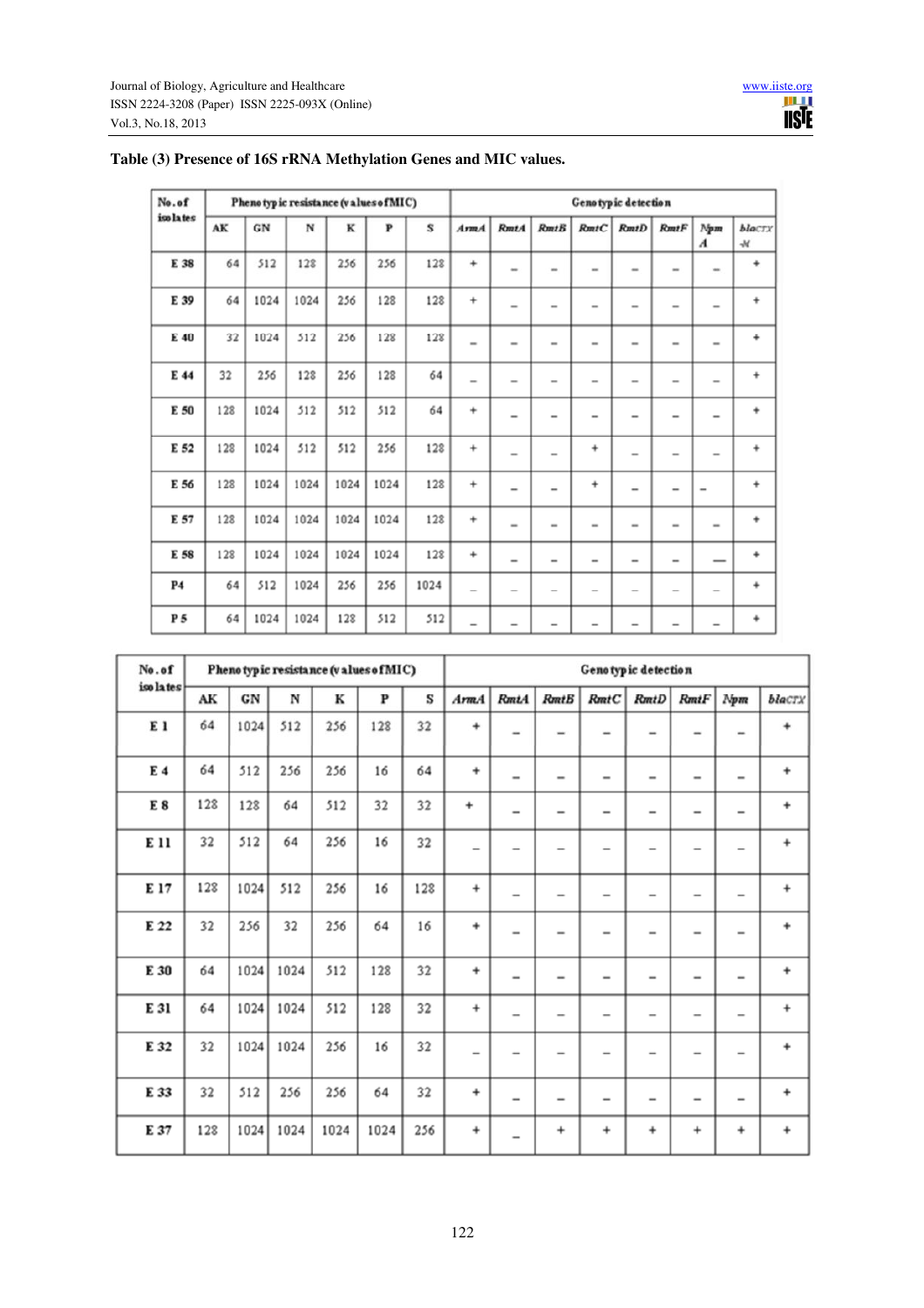| No.of      | Phenotypic resistance (values of MIC) |                  |      |      |      |      | Genotypic detection      |                          |                          |                          |                              |                          |                              |                           |
|------------|---------------------------------------|------------------|------|------|------|------|--------------------------|--------------------------|--------------------------|--------------------------|------------------------------|--------------------------|------------------------------|---------------------------|
| iso la tes | AK                                    | ${\bf G}{\bf N}$ | K    | N    | P    | s    | ArmA                     | <b>RmtA</b>              | RmtB                     | RmtC                     | RmtD                         | <b>RmtF</b>              | Npm<br>$\boldsymbol{A}$      | <b>blaCTY</b><br>$\cal M$ |
| P9         | 64                                    | 1024             | 512  | 512  | 256  | 128  | $\overline{\phantom{a}}$ | $\overline{\phantom{a}}$ | $\overline{\phantom{a}}$ | $\overline{\phantom{a}}$ | -                            | $\overline{\phantom{a}}$ | ۰                            | $\qquad \qquad$           |
| P 14       | 128                                   | 1024             | 1024 | 1024 | 1024 | 512  | $\overline{\phantom{0}}$ | $\overline{\phantom{0}}$ | $\overline{\phantom{0}}$ | $\overline{\phantom{0}}$ | $\ddot{}$                    | $\overline{\phantom{0}}$ | $\overline{\phantom{0}}$     | $\ddot{}$                 |
| P15        | 64                                    | 1024             | 512  | 1024 | 128  | 16   | $\overline{\phantom{0}}$ | $\overline{\phantom{0}}$ | $\overline{\phantom{0}}$ | $\overline{\phantom{0}}$ | $\overline{\phantom{0}}$     | $\overline{\phantom{0}}$ | $\overline{\phantom{0}}$     | ÷                         |
| P16        | 64                                    | 128              | 1024 | 1024 | 32   | 16   | $\overline{\phantom{0}}$ | $\overline{a}$           | $\overline{\phantom{0}}$ | $\overline{\phantom{a}}$ | $\overline{\phantom{0}}$     | $\overline{\phantom{0}}$ | $\overline{\phantom{0}}$     | $\ddot{}$                 |
| <b>P18</b> | 128                                   | 1024             | 256  | 512  | 128  | 256  | $\overline{\phantom{a}}$ | -                        | $\overline{\phantom{a}}$ | $\overline{\phantom{a}}$ | $\overline{\phantom{0}}$     | $\overline{\phantom{a}}$ | $\overline{\phantom{a}}$     | $\ddot{}$                 |
| <b>P21</b> | 64                                    | 1024             | 512  | 1024 | 512  | 1024 | $\overline{\phantom{0}}$ | $\overline{\phantom{a}}$ | $\overline{\phantom{a}}$ | $\overline{\phantom{a}}$ | $\qquad \qquad \blacksquare$ | $\overline{\phantom{a}}$ | $\overline{\phantom{a}}$     | $\ddot{}$                 |
| P23        | 128                                   | 128              | 512  | 1024 | 128  | 128  | $\overline{\phantom{0}}$ | $\overline{\phantom{0}}$ | $\overline{\phantom{0}}$ | -                        | $\overline{\phantom{0}}$     | $\overline{\phantom{0}}$ | $\overline{\phantom{0}}$     | $\ddot{}$                 |
| P25        | 64                                    | 1024             | 256  | 1024 | 512  | 64   | $\overline{\phantom{0}}$ | $\overline{\phantom{0}}$ | $\overline{\phantom{0}}$ | $\overline{\phantom{0}}$ | $\overline{\phantom{0}}$     | $\overline{\phantom{0}}$ | $\overline{\phantom{0}}$     | $\ddot{}$                 |
| P28        | 128                                   | 1024             | 1024 | 1024 | 1024 | 128  | $\overline{\phantom{0}}$ | $\overline{\phantom{0}}$ | $\overline{\phantom{0}}$ | $\overline{\phantom{0}}$ | $\ddot{}$                    | $\overline{\phantom{0}}$ | $\overline{a}$               | $\ddot{}$                 |
| P31        | 64                                    | 1024             | 512  | 32   | 512  | 1024 | $\overline{\phantom{a}}$ | -                        | $\overline{\phantom{a}}$ | $\overline{\phantom{a}}$ | $\overline{\phantom{a}}$     | $\overline{\phantom{a}}$ | $\overline{\phantom{a}}$     | $\ddot{}$                 |
| P33        | 64                                    | 1024             | 512  | 1024 | 256  | 128  | $\overline{\phantom{a}}$ | -                        | $\overline{\phantom{a}}$ |                          | $\overline{\phantom{0}}$     | -                        | $\qquad \qquad \blacksquare$ | $\ddot{}$                 |

| No.of<br>iso lates          |     | Pheno typic resistance (values of MIC) |      |      |      |     | Genotypic detection      |                          |                          |                          |                              |                          |                              |                       |
|-----------------------------|-----|----------------------------------------|------|------|------|-----|--------------------------|--------------------------|--------------------------|--------------------------|------------------------------|--------------------------|------------------------------|-----------------------|
|                             | AK  | ${\bf G}{\bf N}$                       | к    | N    | P    | S   | $A$ rm $A$               | <b>RmtA</b>              | RmtB                     | RmtC                     | RmtD                         | RmtF                     | Npm<br>$\boldsymbol{A}$      | black<br>$\mathcal M$ |
| P34                         | 64  | 1024                                   | 256  | 1024 | 512  | 32  | $\overline{\phantom{0}}$ | $\overline{\phantom{0}}$ |                          |                          | $\qquad \qquad \blacksquare$ |                          | $\qquad \qquad \blacksquare$ | $\ddot{}$             |
| P35                         | 128 | 1024                                   | 512  | 256  | 512  | 128 | $\overline{a}$           | $\overline{\phantom{0}}$ | $\overline{\phantom{0}}$ | $\overline{\phantom{0}}$ | $\qquad \qquad \blacksquare$ |                          | $\qquad \qquad \blacksquare$ | $\ddot{}$             |
| P37                         | 128 | 1024                                   | 1024 | 1024 | 1024 | 512 | $\overline{a}$           | -                        | $\overline{\phantom{0}}$ | $\overline{\phantom{0}}$ | $\ddot{}$                    | $\overline{\phantom{0}}$ | $\qquad \qquad \blacksquare$ | $\ddot{}$             |
| P39                         | 64  | 512                                    | 512  | 256  | 512  | 128 | $\overline{\phantom{0}}$ | -                        | $\overline{\phantom{0}}$ | $\overline{\phantom{0}}$ | $\qquad \qquad \blacksquare$ | $\overline{\phantom{0}}$ | $\qquad \qquad \blacksquare$ |                       |
| <b>P40</b>                  | 64  | 512                                    | 256  | 512  | 512  | 64  | $\overline{\phantom{0}}$ | $\overline{\phantom{0}}$ | $\overline{\phantom{0}}$ | $\overline{\phantom{0}}$ |                              | $\overline{\phantom{0}}$ |                              |                       |
| P41                         | 128 | 512                                    | 1024 | 1024 | 256  | 256 | $\overline{\phantom{a}}$ | -                        | -                        | $\overline{\phantom{a}}$ | $\,$                         | $\overline{\phantom{a}}$ | $\overline{\phantom{a}}$     | +                     |
| P42                         | 64  | 1024                                   | 512  | 1024 | 256  | 128 |                          |                          | $\overline{\phantom{a}}$ |                          |                              | -                        | $\qquad \qquad$              | $\ddot{}$             |
| (+) positive, (-) negative. |     |                                        |      |      |      |     |                          |                          |                          |                          |                              |                          |                              |                       |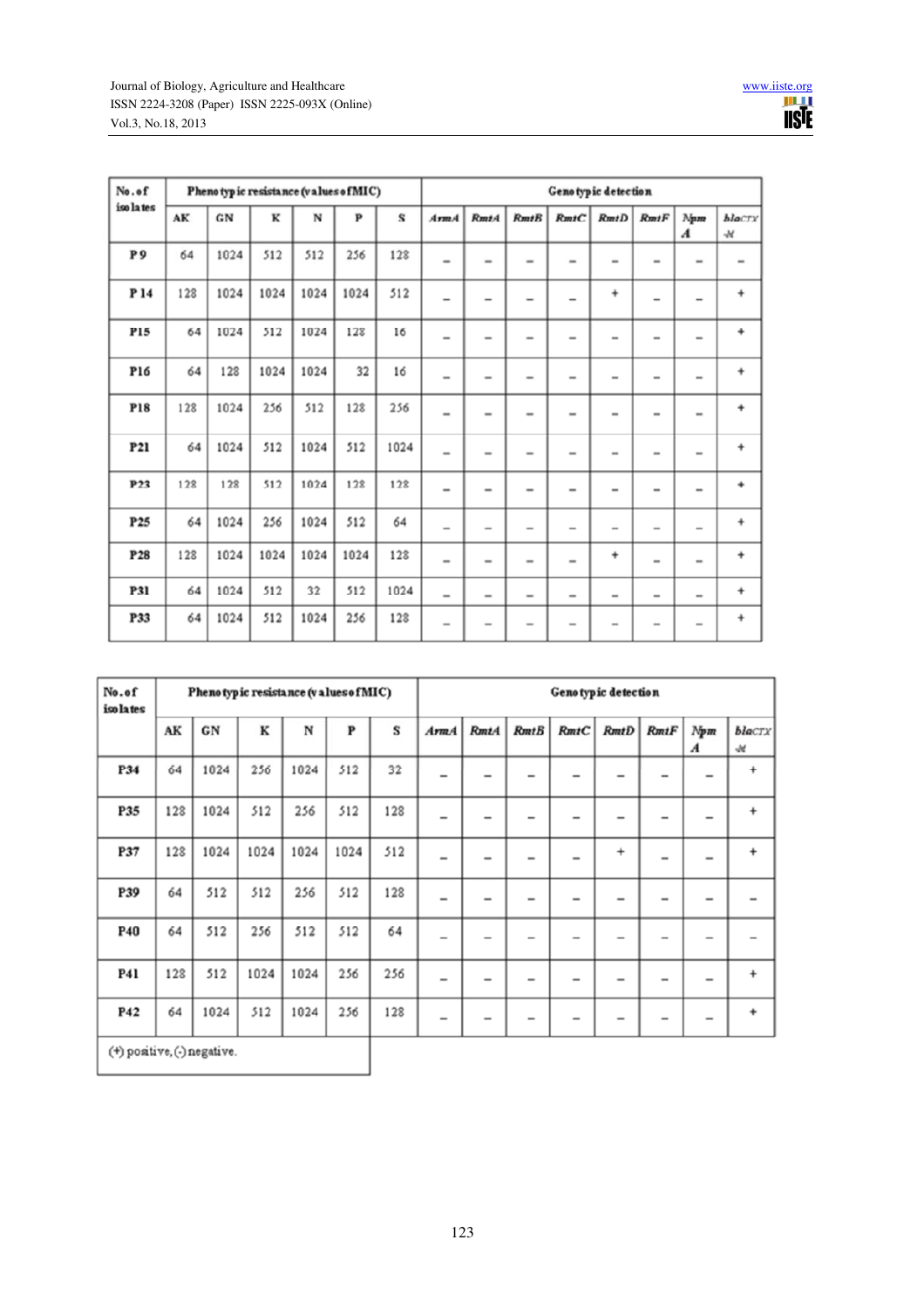#### **REFERENCES:**

[1-] Leclercq MPM, Glupczynski Y and Tulkens PM.(1999). Aminoglycosides:Activity and Resistance. *Antimicrob.Agents chemother*. 4(43): 727-737.

[2-] Kotra LP, Haddad J and Mobashert S.(2000). Aminoglycosides: Perspectives on Mechanisms of Action and Resistance and Strategies to Counter Resistance. *Antimicrob.Agents chemother*. 12(44):3249-3256.

[3-] Zorn BG, Catalan A, Escudero JA and Dominguez L.(2005). Genetic basis for dissemination of *armA*. *J Antimicrob Chemother*. 56:583-585.

[4-] Yamane K, Wachino J, Suzuki S, Shibata N, Kato H, Shibayama K, Kimura K, Kai K, Ishikawa S, Ozawa Y, Konda T and Arakawa Y. (2007). 16S Rrna Methylase– producing, Gram-negative Pathogens, Japan*. National Institute of Infectious Diseases*. 4(13).

[5-] Galimand M, Courvalin P and Lambert T .(2003). Plasmid-Mediated High-Level Resistance to Aminoglycosides in *Enterobacteriaceae* Due to 16S rRNA Methylation. *Antimicrob.Agents chemother.* 8(47):2565-2571.

[6-] Kang HY, Kim KY, Kim J, Lee JC, Lee YC,Cho DT and Seol SY.(2008). Distribution of Conjugative-Plasmid-Mediated 16S rRNA Methylase Genes among Amikacin-Resistant *Enterobacteriaceae* Isolates Collected in 1995 to 1998 and 2001 to 2006 at a University Hospital in South Korea and Identification of Conjugative Plasmids Mediating Dissemination of 16S rRNA Methylase. *J.Clin. Microbiol*. 2(46). 700-706.

[7-] Turnidge J.(2003). Pharmacodynamics and dosing of aminoglycosides. *Infect. Dis. Clin. N. Am.* (13):503- 528.

[8-] Husain N, Obranic´ S, Koscinski L, Seetharaman J, Babic F, Bujnicki JM, Vlahovicˇek GM and Sivaraman J.(2010). Structural basis for the methylation of A1408 in 16S rRNA by a panaminoglycoside resistance methyltransferase *NpmA* from a clinical isolate and analysis of the NpmA interactions with the 30S ribosomal subunit . *Oxford Journals. Nuc. Acids. Res*.(9):1-16.

[9-] Ma L, Lin CJ, Chen JH, Fung CP, Chang FY, Lai YK, Lin JC, Siu LK and the Taiwan Surveillance of Antimicrobial Resistance Project.(2009). Widespread Dissemination of Aminoglycoside Resistance Genes *armA*  and *rmtB* in *Klebsiella pneumoniae* Isolates in Taiwan Producing CTX-M-Type Extended-Spectrum β-Lactamases. *Antimicrob.Agents chemother.*1(53).104-111.

[10-] Lee H, Yong D, Yum JH, Roh KH, Lee K, Yamane K, Arakawa Y, Chong Y.(2006). Dissemination of 16S rRNA methylase-mediated highly amikacin resistant isolates of *Klebsiella pneumoniae* and *Acinetobacter baumannii* in Korea. *Diag Microbiol.Infect*. Dis.53:305-312.

[11-] Bogaerts P, Galimand M, Bauraing C, Deplano A, Vanhoof R, Mendonca RD, Villalobos HR,Struelens M and Glupczynski Y.(2007). Emergence of *ArmA* and *RmtB* aminoglycoside resistance 16S rRNA methylases in Belgium. *J. Antimicrob.Chemother*.59:459-464.

[12-] Galimand M, Courvalin P and Lambert T. (2012). RmtF, a New Member of the Aminoglycoside Resistance 16S rRNA N7G1405 Methyltransferase Family . *J.Antimicrob.Chemother*. 56(7). 3960–3962.

[13-] Yu YS, Zhou H, Yang Q, Chen YG and Li LJ.(2007). Widespread occurrence of aminoglycoside resistance due to ArmA methylase in imipenem-resistant *Acinetobacter baumannii* isolates in China. *J. Antimicrob.Chemother*. 10(13):127-129.

[14-] Yu F, Pan J, Ding B, Yang L, Zhang X and Wang L.(2010). Prevalence of plasmid-mediated 16S rRNA methylase genes among *Proteus mirabilis* isolates from a Chinese hospital*. Afr. J. of Microbiol.Res*. 4(24):2790- 2794.

[15-] Atlas, R.M.; Brown, A.E.; and Parks, L.C. (1995). Laboratory manual of experimtal microbiology. 1<sup>st</sup> ed .Mosby,st.Louis U.S.A.

[16-] CLSI. (2011). Performance standard for antimicrobial susceptibility testing; Twenty-First informational supplement. M100-S21.vol.31 No.(1).

[17-] Crosa, J.H.; Tolmasky, M.E.;Actis, L.A. and Falkow, S. ( 1994). Plasmids: Methods for general and molecular bacteriology". *American Society for Microbiology, Washington*, 365-386.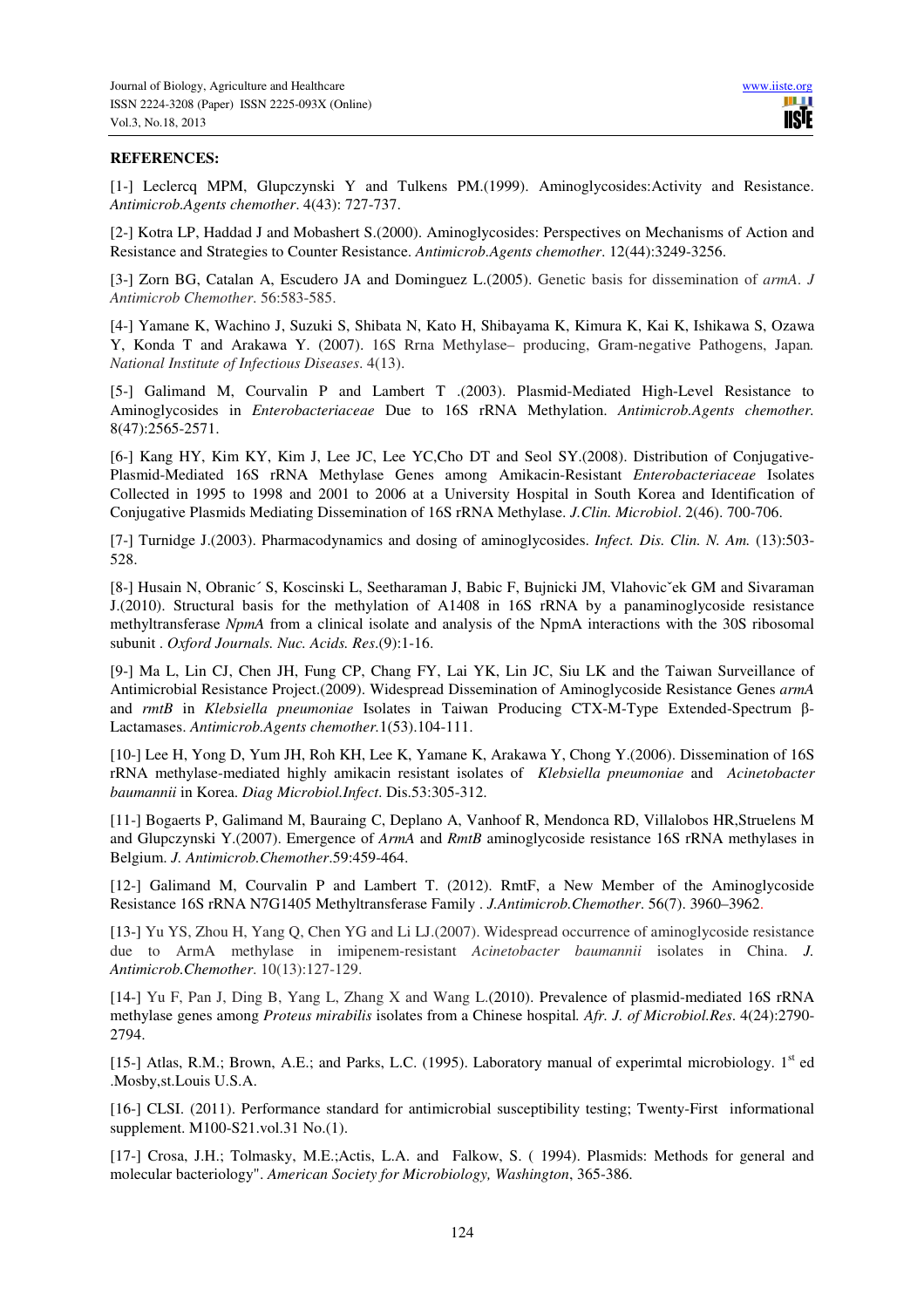[18-] Sambrook**,** J. & Russell, D.W. (2001). Molecular Cloning: A Laboratory Manual Cold Spring Harbor. New York, USA, Cold Spring Harbor Laboratory Press.

[19-] Wassef MA, El-sherif RH, El-shenoufy AE and Ghaith DM.(2010). Phenotypic and Genotype Patterns of Aminoglycoside Resistance in Gram negative bacilli. *J. Am. Sci*. 6(9): 781-786.

[20-] Tijet N, Andres P, Chung C, Lucero C, Low DE, Galas M, Corso A, Petroni A and Melano RG. (2011). *rmtD2*, a New Allele of a 16S rRNA Methylase Gene, Has Been Present in *Enterobacteriaceae* Isolates from Argentina for More than a Decade. *Antimicrob.Agents Chemother.* 2(55):904-909.

[21-] Nasehi L, Shahcheraghi F, Nikbin VS, Nematzadeh S.(2010). PER, CTX-M, TEM and SHV Betalactamases in Clinical Isolates of *Klebsiella pneumoniae* Isolated from Tehran, Iran. *Iranian J. of Basic Med. Sci.* 3(13):111-118

[22-] Risberg K.(2010). Aminoglycoside resistance mechanisms in *Enterobacteriaceae* M. Sc. Thesis*.* Department of Pharmacy. Faculty of Medicine. University of Tromsø. Norway.

[23-] Al**-**Agamy**,** M.H.M. (2012). Molecular resistance mechanisms to older antimicrobial agents in *Eschericia coli* isolates. *Afr. J. Microbiol. Res.* 6(1): 106-111

[24-] Fritsche**,** T.R.; Castanheira, M.; Miller, G.H.; Jones, R.N. and Armstrong, E.S. (2008). Detection of Methyltransferases Conferring High-Level Resistance to Aminoglycosides in Enterobacteriaceae from Europe, North America, and Latin America. *J. Antimicrob. Agents Chemother.* 5(52): 1843–1845.

[25-] Gonzalez-Zorn, B.; Teshager, T.; Casas, M.; Porrero, M.C.; Moreno, M.A.; Courvalin, P. and Dominguez, L.(2005). armA and aminoglycoside resistance in *Escherichia coli*. *J*. *Emerg. Infect. Dis*. 11(6):954-956.

[26-] Gad GF, Mohamed HA, Ashour HM.(2011).Aminoglycoside Resistance Rates, Phenotypes, and Mechanisms of Gram-Negative Bacteria from Infected Patients in Upper Egypt. 6(2):1-7.

[26-] Haldorsen BC.(2011). Aminoglycoside resistance in clinical Gram-negative isolates from Norway. M.Sc. thesis in medical biology. Norway university of Tromso.

[27-] Sekiguchi, J-I.; Asagi, T.; Miyoshi-Akiyama, T.; Fujino, T.; Kobayashi, I.; Morita,K.; Kikuchi, Y.; Kuratsuji, T. and Kirikae, T. (2005). Multidrug-Resistant *Pseudomonas aeruginosa* Strain that Caused an Outbreak in a Neurosurgery Ward and Its *aac(6*′*)-Iae* Gene Cassette Encoding a Novel Aminoglycoside Acetyltransferase. *J. Antimicrob. Agents Chemother.* 49(9): 3734–3742.

[28-] Lim, T-P.; Lee, W.; Tan, T-Y.; Sasikala, S.; Teo, J.; Hsu, L-Y.; Tan, T-T.; Syahidah, N. and Kwa, A-L.(2011). Effective Antibiotics in Combination against Extreme Drug-Resistant *Pseudomonas aeruginosa* with Decreased Susceptibility to Polymyxin B. *PLoS ONE.* 6(12): 28177.

[29-] Doi, Y. and Arakawa, Y. (2007). 16S ribosomal RNA methylation: emerging resistance mechanisms against aminoglycosides. *J. Clin. Infect. Dis*. 45:88-94.

[30-] Giedraitienė, A.; Vitkauskienė, A.; Naginienė, R. and Pavilonis, A.(2011). Antibiotic Resistance Mechanisms of Clinically Important Bacteria. *J. Med*. *Austr*. 47(3):137-46.

[31-] Alvarez-Ortega, C.; Wiegand, I.; Olivares, J.; Hancock, R.E.W. and Martinez, J.L. (2011). The intrinsic resistance of *Pseudomonas aeruginosa* to β-lactams. *J. Antimicrob .Agents .Chemother*. 1(2): 144-146.

[32-] Kaleem, F.; Usman, J.; Hassan, A. and Khan, A. (2010). Frequency and susceptibility pattern of metallobeta-lactamase producers in a hospital in Pakistan. *J. Infect. Dev. Ctries*. 4(12) :810-813.

[33-] Enwuru, N.V.; Enwuru, C.A.; Ogbonnia, S.O. and Adepoju-Bello A. A.(2011). Metallo-Β-Lactamase Production by *Escherichia coli* and *Klebsiella* Species Isolated from Hospital and Community Subjects in Lagos, Nigeria. *J*. *Nature . Science* .9(11):1-5.

[34-]Carattoli, A. (2009). Resistance Plasmid Families in Enterobacteriaceae. *J. Antimicrob. Agents Chemother*.6(53): 2227-2238.

[35-] Zhou Y, Yu H, Guo Q, Ye X, Wu S, Guo Y and Wang M.(2010). Distribution of 16S rRNA methylases among different species of Gram-negative bacilli with high-level resistance to aminoglycosides. *Eur. J. Clin. Microbiol .Infect. Dis*. 29:1349–1353.